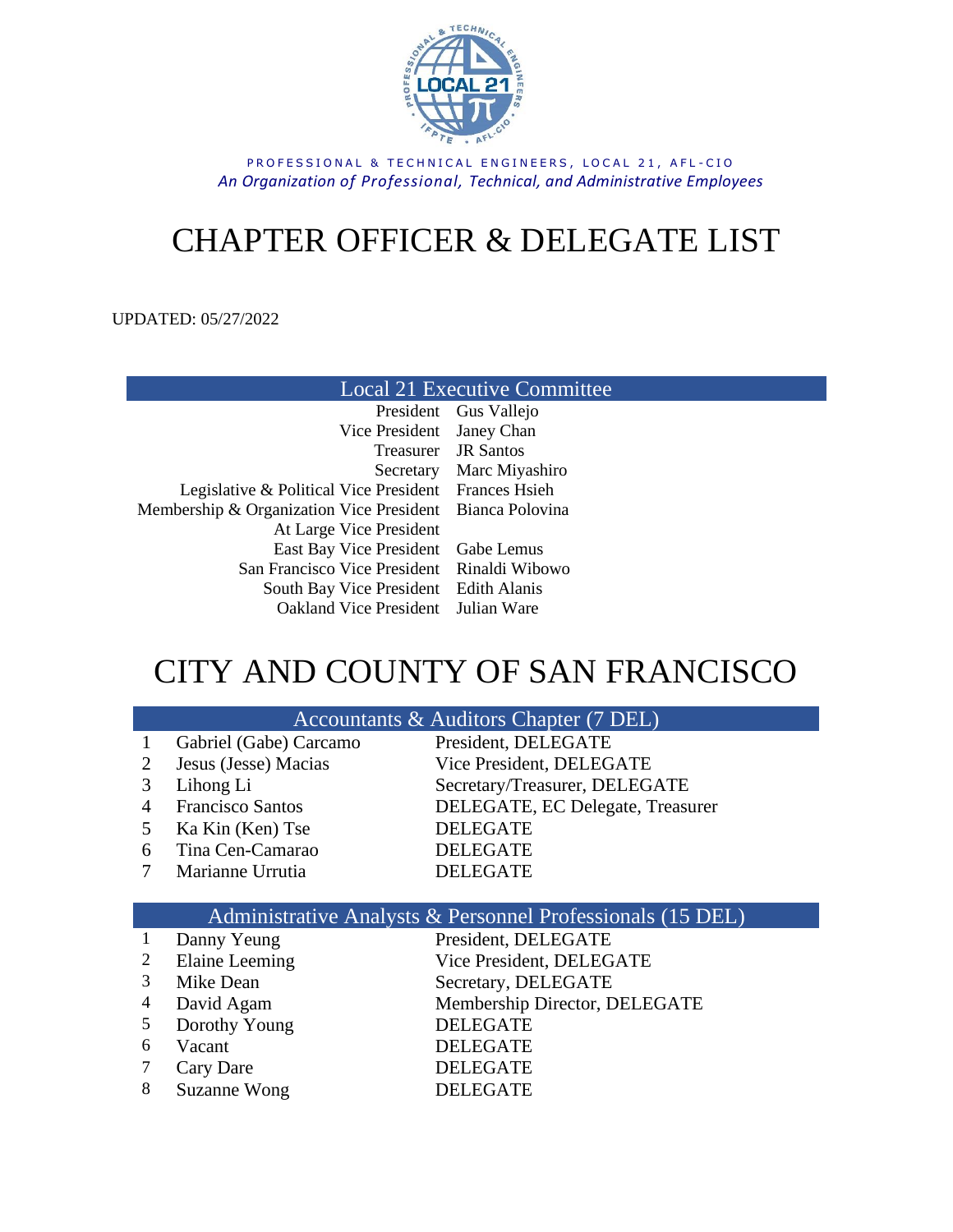| 9 | Chris Corgas        | <b>DELEGATE</b> |
|---|---------------------|-----------------|
|   | 10 Jonathan Lyens   | <b>DELEGATE</b> |
|   | 11 Carolina Morales | <b>DELEGATE</b> |
|   | 12 Sarah He         | <b>DELEGATE</b> |
|   | 13 Lucas Jennings   | <b>DELEGATE</b> |
|   | 14 Linda Papin      | <b>DELEGATE</b> |
|   | 15 Adam Mehis       | <b>DELEGATE</b> |

#### Appraisers (2 DEL)

- 
- 

1 Al Barber President, DELEGATE 2 Michael Kelleher 1st Vice President, DELEGATE Vacant 2nd Vice President, ALTERNATE DELEGATE 4 Chris Powers Secretary, ALTERNATE DELEGATE

#### At-Large (10 DEL)

|    | Bianca Polovina      | President, DELEGATE, EC Delegate, Membership & |
|----|----------------------|------------------------------------------------|
|    |                      | Organization VP                                |
| 2  | A.J. Thomas          | Vice President, DELEGATE                       |
| 3  | Erica Dixon          | Secretary, DELEGATE                            |
| 4  | Valerie Barber       | Delegate at Large, DELEGATE                    |
| 5  | <b>Mathew Greco</b>  | <b>DELEGATE</b>                                |
| 6  | Robin Ho             | <b>DELEGATE</b>                                |
|    | Margaret So          | <b>DELEGATE</b>                                |
| 8  | <b>Mullane Ahern</b> | <b>DELEGATE</b>                                |
| 9  | Vacant               | <b>DELEGATE</b>                                |
| 10 | <b>Beverly Popek</b> | <b>ALTERNATE DELEGATE</b>                      |
| 11 | Vacant               | <b>DELEGATE</b>                                |
|    |                      |                                                |

# Chemist and Lab Professionals (3 DEL)<br>Calvin Chapman President, DELEGATE

- 
- 
- John "Patrick" Howell VP Southeast
- Patrick Warner VP Millbrae
- Chris Albon VP Bay St.

1 Calvin Chapman President, DELEGATE 2 Tim Paez Secretary, DELEGATE Vacant VP 3rd St, DELEGATE

## Field Operations (4 DEL)

- 
- 
- 
- Mohammad Yasir DELEGATE

 Marcelino Bustos President, DELEGATE Alejandro Del Calvo Vice President, DELEGATE Seamus McCullagh Secretary/Treasurer, DELEGATE

# Health Care Professionals (6 DEL)

- 1 Michelle Pollard President, DELEGATE
- 
- Alicia St. Andrews DELEGATE

2 Oscar Macias Vice President/Secretary, DELEGATE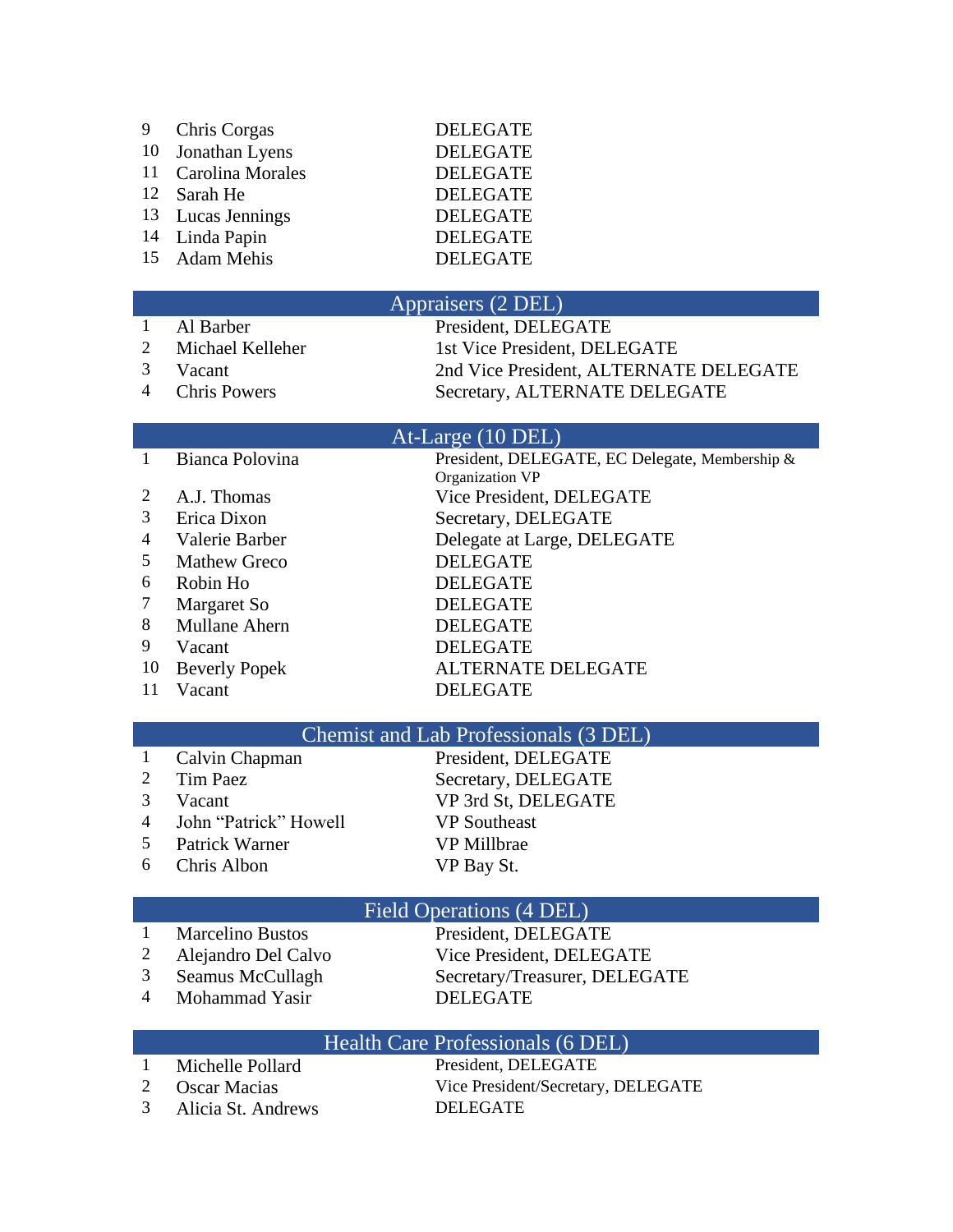- Francine Austin DELEGATE
- 
- 
- 

# Nyisha Underwood DELEGATE 6 Vacant DELEGATE<br>7 Vacant ALTERNATI Vacant ALTERNATE DELEGATE

# Health & Safety Professionals (2 DEL)

|                | <b>Judith Nedorff</b> | President, DELEGATE                     |
|----------------|-----------------------|-----------------------------------------|
| 2              | Stephen Mungovan      | Vice President, DELEGATE                |
| 3              | Joy Lee               | Recording Secretary, ALTERNATE DELEGATE |
| $\overline{4}$ | Joseph Barber         | <b>ALTERNATE DELEGATE</b>               |
|                | 5 Luis Barahona       | ALTERNATE DELEGATE                      |
| -6             | Vacant                | <b>ALTERNATE DELEGATE</b>               |
| $\tau$         | <b>Matt Luton</b>     | <b>ALTERNATE DELEGATE</b>               |
| 8              | Ralph Ray II          | <b>ALTERNATE DELEGATE</b>               |

# Info Technology Professionals (19 DEL)

| 1  | Krysten Laine          | President, DELEGATE                          |
|----|------------------------|----------------------------------------------|
| 2  | Will Goldberg          | Vice President, DELEGATE                     |
| 3  | Aliza Cuenca           | Communications/Recording Secretary, DELEGATE |
| 4  | <b>Steve Solnit</b>    | Membership Coordinator, DELEGATE             |
| 5  | Kim Thompson           | <b>DELEGATE</b>                              |
| 6  | Clavel Bascom          | <b>DELEGATE</b>                              |
| 7  | Lorrie Tanioka         | <b>DELEGATE</b>                              |
| 8  | <b>Ray Flores</b>      | <b>DELEGATE</b>                              |
| 9  | Balgopal Khadgi        | <b>DELEGATE</b>                              |
| 10 | Derek Omokaro          | <b>DELEGATE</b>                              |
| 11 | Kelly McCray           | <b>DELEGATE</b>                              |
| 12 | Jo Elias-Jackson       | <b>DELEGATE</b>                              |
| 13 | <b>Beverly Chan</b>    | <b>DELEGATE</b>                              |
| 14 | <b>Timothy Carisle</b> | <b>DELEGATE</b>                              |
| 15 | Mike Chen              | <b>DELEGATE</b>                              |
| 16 | Naomi Lewis            | <b>DELEGATE</b>                              |
| 17 | Vishwanath Shenoi      | <b>DELEGATE</b>                              |
| 18 | David Chow             | <b>ALTERNATE DELEGATE</b>                    |
| 19 | Zach Kremnister        | <b>ALTERNATE DELEGATE</b>                    |
| 20 | Vacant                 | <b>DELEGATE</b>                              |
| 21 | Vacant                 | <b>DELEGATE</b>                              |
|    |                        |                                              |

# Municipal Architects (3 DEL)

| $\mathbf{1}$ | <b>Paul De Freitas</b> | President, DELEGATE       |
|--------------|------------------------|---------------------------|
| 2            | Vacant                 | Vice President, DELEGATE  |
|              | 3 Damon Louie          | Treasurer                 |
|              | 4 Melina Markarian     | Secretary                 |
|              | 5 Tiffany Gong         | <b>DELEGATE</b>           |
|              | 6 Iheanyi Ngumezi      | <b>ALTERNATE DELEGATE</b> |
|              |                        |                           |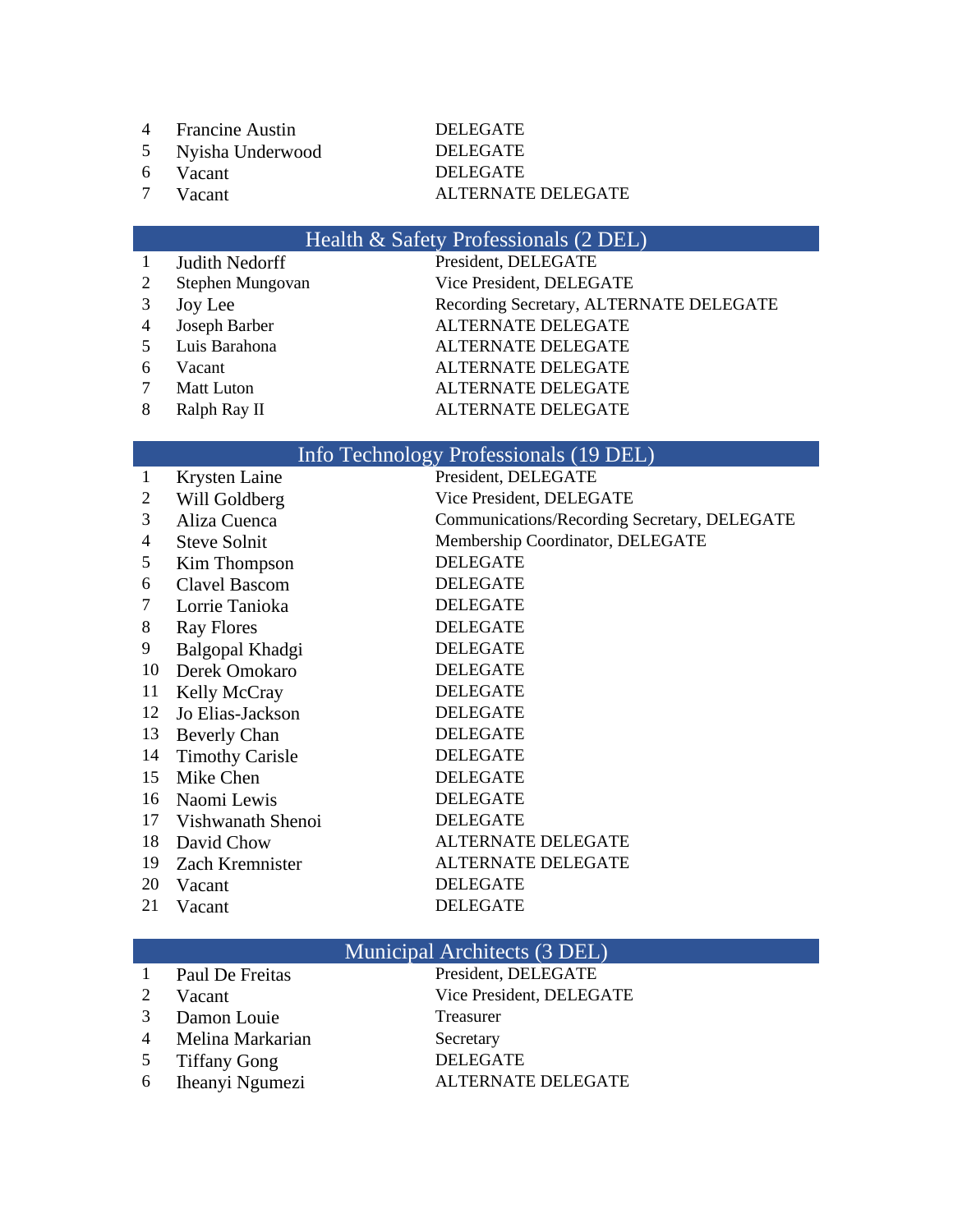### Planners & Environmental Specialists (7 DEL)<br>
Shayda Haghgoo President, DELEGATE Shayda Haghgoo President, DELEGATE Christopher DiPrima Vice President, DELEGATE 3 Vacant Recording Secretary<br>4 Dylan Hamilton Treasurer 4 Dylan Hamilton Moses Corrette DELEGATE Alfred Coronado Barraza DELEGATE Rina Lopez DELEGATE 8 Huy Le DELEGATE Paul Bignardi DELEGATE

## Professional Engineers (18 DEL)

| $\mathbf{1}$ | Jeanne Sum              | President, DELEGATE      |
|--------------|-------------------------|--------------------------|
| 2            | Paul Barradas           | Vice President, DELEGATE |
| 3            | Nancy Au-Yeung          | Secretary, DELEGATE      |
| 4            | <b>Tedman Lee</b>       | <b>DELEGATE</b>          |
| 5            | David Pang              | <b>DELEGATE</b>          |
| 6            | <b>Bessie Tam</b>       | <b>DELEGATE</b>          |
| 7            | Elliot Ryan             | <b>DELEGATE</b>          |
| 8            | Jumoke Akin-Taylor      | <b>DELEGATE</b>          |
| 9            | Mongkol Mahavongtrakaul | <b>DELEGATE</b>          |
| 10           | Janet Ng                | <b>DELEGATE</b>          |
| 11           | Peter Luong             | <b>DELEGATE</b>          |
| 12           | Ryan Cayabyab           | <b>DELEGATE</b>          |
| 13           | Alexa Groenke           | <b>DELEGATE</b>          |
| 14           | <b>Bradley Wilson</b>   | <b>DELEGATE</b>          |
| 15           | Damon Curtis            | <b>DELEGATE</b>          |
| 16           | Sarah Blain             | <b>DELEGATE</b>          |
| 17           | Cameron Beck            | <b>DELEGATE</b>          |
| 18           | Vacant                  | <b>DELEGATE</b>          |

# Purchasers (2 DEL)

- Gloria Lucas-Davis President, DELEGATE
- 

# 2 Bart Murphy Vice President, DELEGATE

# Rehabilitation Professionals & Physicians Assistants (3 DEL)

|                 | Deanna Chan            | President, DELEGATE                  |
|-----------------|------------------------|--------------------------------------|
| 2               | Cynthia Ullmann        | Vice President, DELEGATE             |
| 3               | <b>Zachary Vickers</b> | Secretary                            |
| $\overline{4}$  | Sarah Larson           | Area Coordinator, ALTERNATE DELEGATE |
| $\overline{5}$  | Vacant                 | Area Coordinator, ALTERNATE DELEGATE |
| 6               | Nikki Santana          | <b>DELEGATE</b>                      |
| $7\phantom{.0}$ | Amy Wong               | <b>ALTERNATE DELEGATE</b>            |
|                 |                        |                                      |

Sign Division (1 DEL) 1 Darrick Shanahan President, DELEGATE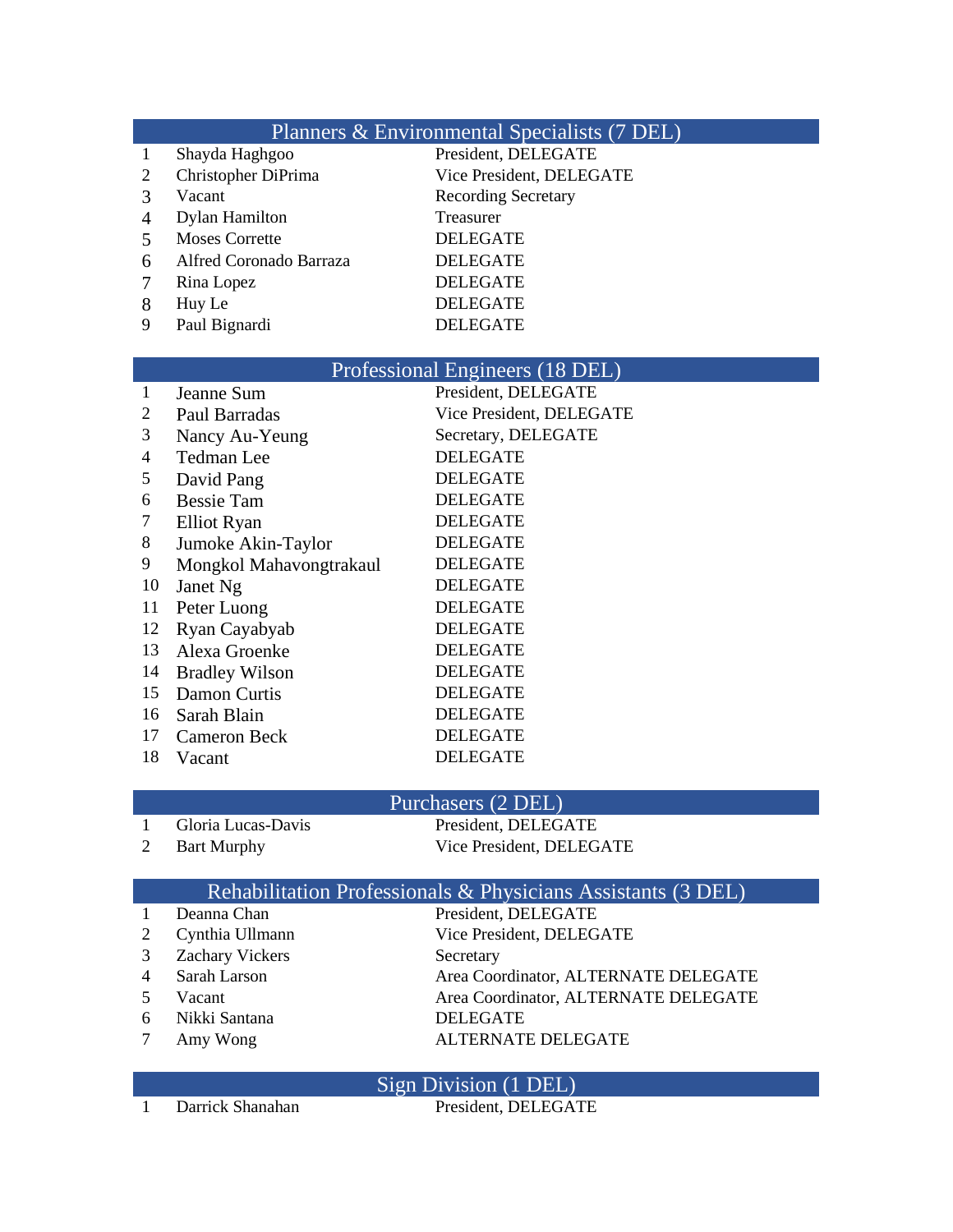- 
- 
- 4 Vacant Secretary
- 

2 Vacant Vice President, ALTERNATE DELEGATE 3 Garry Orr ALTERNATE DELEGATE 5 Vacant Sergeant at Arms

#### Technical Engineers (2 DEL)

- 
- 
- 3 Joseph Tejero Secretary

1 John Seagrave President, DELEGATE 2 Derek H. Chan Vice President, DELEGATE

# CITY OF OAKLAND

## Administrative & Professionals (9 DEL)

|               | Jennifer Foster    | Interim President, DELEGATE     |
|---------------|--------------------|---------------------------------|
|               | Vacant             | Unit A VP, DELEGATE             |
| $\mathcal{F}$ | Julia Heath        | Unit W VP, DELEGATE             |
|               | Cheryl Dunaway     | Membership Director, DELEGATE   |
| 5.            | Jack Steverson Jr. | Sergeant at Arms, DELEGATE      |
| 6             | Tony Daquipa       | Political Coordinator, DELEGATE |
|               | Michele Morris     | Secretary, DELEGATE             |

- 8 Al Lujan DELEGATE
- 9 Josie Ahrens DELEGATE

Deputy City Attorneys (1 DEL) 1 Michael Branson President, DELEGATE 2 Selia Warren Vice President, ALTERNATE DELEGATE 3 Courtney O'Brien Political Coordinator, ALTERNATE DELEGATE 4 Kent Qian Secretary, ALTERNATE DELEGATE 5 Michael Quirk Labor Management Committee Representative<br>6 Jordan Flanders Labor Management Committee Representative 6 Jordan Flanders Labor Management Committee Representative

# Engineers & Architects (2 DEL)

- 1 Teresa Peterson President, DELEGATE
- 
- 
- 
- 

2 Vacant Vice President 3 Vacant Secretary 4 Cody Meshberger Political Coordinator, DELEGATE 5 Jessie Wang Membership Director

# Supervisor & Managers (8 DEL)

1 Calvin Hao President, DELEGATE 2 Rachel T. Brown Unit H VP, DELEGATE 3 Shahla Azimi Unit M VP, DELEGATE 4 Vacant Secretary, DELEGATE 5 Sarah Fine Political Coordinator, DELEGATE 6 Nicole Welch Membership Director, DELEGATE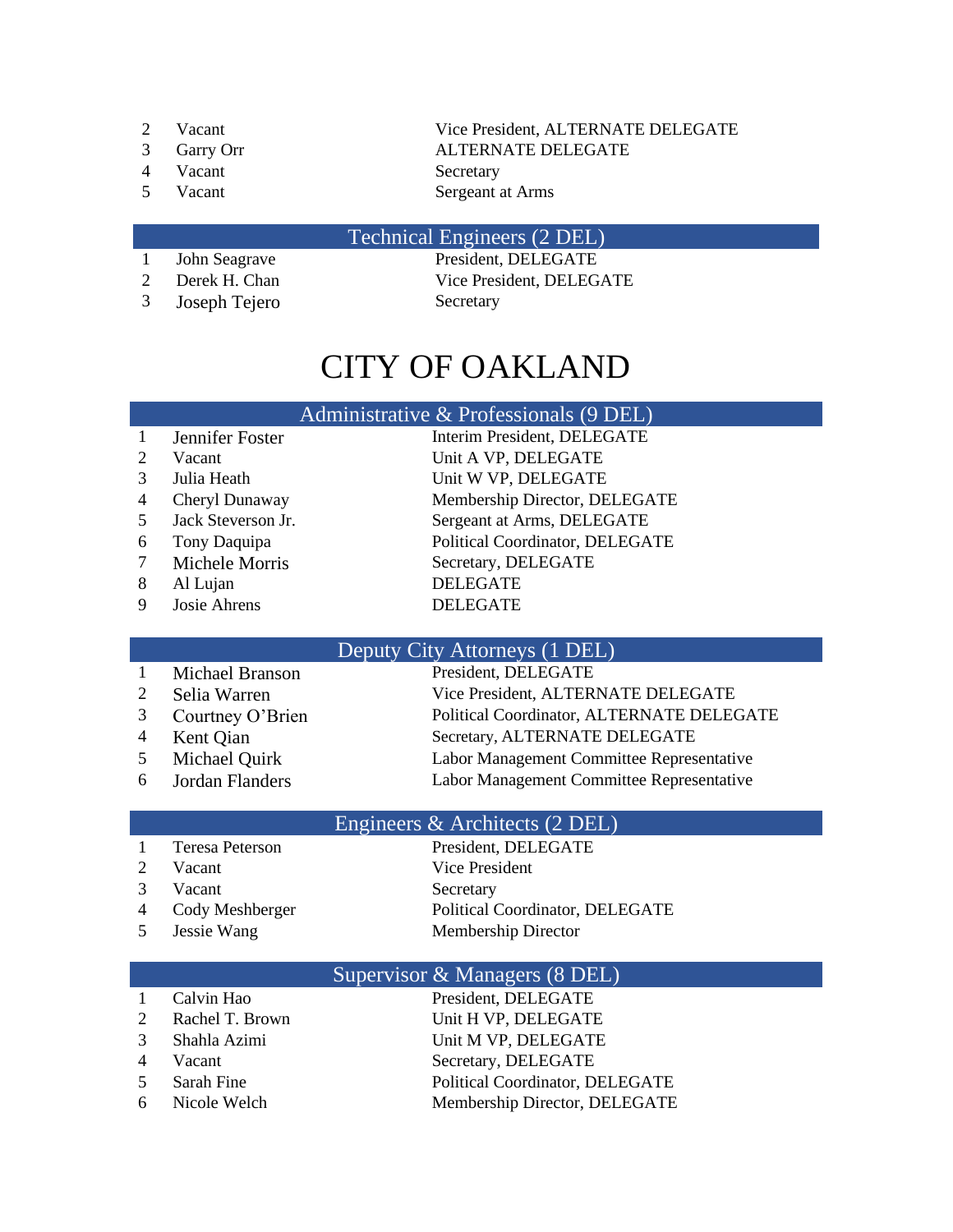7 Danita Lee Sergeant at Arms, DELEGATE 8 Vacant DELEGATE

# EAST BAY

|                                              | Alameda County Civil Engineers Management Unit (CEMU) |                     |  |  |
|----------------------------------------------|-------------------------------------------------------|---------------------|--|--|
|                                              | $(1$ DEL)                                             |                     |  |  |
|                                              | Vacant                                                | President           |  |  |
| 2                                            | Vacant                                                | Vice President      |  |  |
| 3                                            | Michael Bishop                                        | Secretary, DELEGATE |  |  |
| Alameda County Engineers Association (1 DEL) |                                                       |                     |  |  |
|                                              |                                                       |                     |  |  |

- 
- 
- 
- 
- 

Ramses Manalo Chair, DELEGATE

2 Leo Bhribek Secretary, ALTERNATE DELEGATE

Paul Knobel Treasurer, ALTERNATE DELEGATE

 Maritoni Maravilla Director (Transportation Engineering), ALTERNATE DELEGATE 5 David Lewis Director (Flood), ALTERNATE DELEGATE

#### Alameda County Environmental Compliance Specialists & Zone 7 (1 DEL)

- 
- 
- 
- 
- 

1 Vacant President, DELEGATE Sharon Gosselin Vice President, ALTERNATE DELEGATE 3 Jeffrey Tang Secretary, ALTERNATE DELEGATE Tom Rooze ALTERNATE DELEGATE Sal Segura ALTERNATE DELEGATE

# Alameda County Public Defenders (3 DEL)

| 1  | Jane Brown        | President, DELEGATE       |
|----|-------------------|---------------------------|
| 2  | Vacant            | Vice President, DELEGATE  |
| 3  | Vacant            | Vice President, DELEGATE  |
| 4  | Vacant            | Whip, ALTERNATE DELEGATE  |
| 5  | Vacant            | Secretary                 |
| 6  | Daniel Duvernay   | <b>ALTERNATE DELEGATE</b> |
| 7  | Michael Wasserman | <b>ALTERNATE DELEGATE</b> |
| 8  | Sachiel Slavin    | <b>ALTERNATE DELEGATE</b> |
| 9  | Kristen McCannon  | <b>ALTERNATE DELEGATE</b> |
| 10 | Madeline Zepeda   | <b>ALTERNATE DELEGATE</b> |
| 11 | Emily Klein       | <b>ALTERNATE DELEGATE</b> |
| 12 | Francesca Serrano | <b>ALTERNATE DELEGATE</b> |
| 13 | Joe Penrod        | <b>ALTERNATE DELEGATE</b> |
| 14 | Amy Yellen        | <b>ALTERNATE DELEGATE</b> |
| 15 | Stephanie Clark   | <b>ALTERNATE DELEGATE</b> |
| 16 | Stefan Schweitzer | <b>ALTERNATE DELEGATE</b> |
| 17 | Anisha Gandhi     | <b>ALTERNATE DELEGATE</b> |
| 18 | Vacant            | <b>ALTERNATE DELEGATE</b> |
| 19 | Vacant            | <b>ALTERNATE DELEGATE</b> |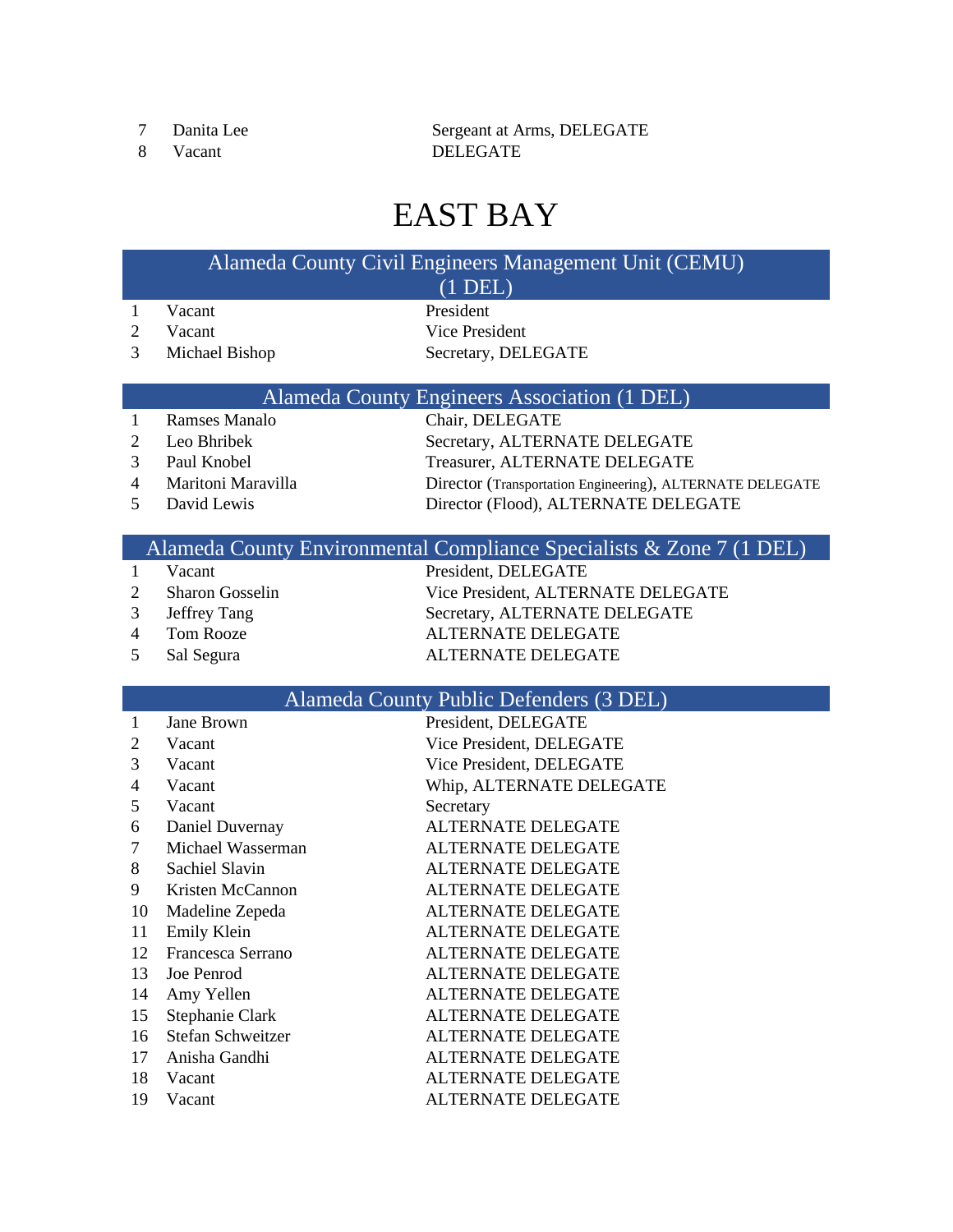## Alameda County Counsels' Association (1 DEL)

Jill Sazama President, DELEGATE

- 
- 3 Farand Kan Secretary
- Kathy Lee Treasurer
- 

2 Beatrice Liu Vice President, ALTERNATE DELEGATE

#### Alameda County Professionals Association of County Employees (PACE)  $(4$  DEL)

| $\mathbf{1}$   | Cheryle Hare                | President, DELEGATE                                      |
|----------------|-----------------------------|----------------------------------------------------------|
| 2              | <b>Elisabeth Morris</b>     | <b>Executive Vice President, DELEGATE</b>                |
| $\mathcal{E}$  | Helen Crew                  | Secretary, DELEGATE                                      |
| 4              | Nelly Ceja                  | VP for Appeals Officers, ALTERNATE DELEGATE              |
| 5 <sup>5</sup> | Tia Woodstock               | VP for Child Welfare Supervisors, ALTERNATE DELEGATE     |
| 6              | <b>Crystal Coats-Miller</b> | VP for Supervising Eligibility Technicians, ALT DELEGATE |
| 6              | Vacant                      | Treasurer, DELEGATE                                      |
|                |                             |                                                          |

# Berkeley Unified School District (1 DEL)

- Stephen Collins Co-Chair, DELEGATE
- Sian Deluca Co-Chair
- 

Mark McAnally Secretary, ALTERNATE DELEGATE

|    |                          | City of Hayward (2 DEL)  |
|----|--------------------------|--------------------------|
|    | <b>Brianne Elizarrey</b> | President                |
| 2  | Michelle Torres          | Vice President, DELEGATE |
| 3  | Miguel Del Rio           | Treasurer, DELEGATE      |
| 4  | Minnie Vij               | Secretary                |
| 5  | Zach Ebadi               | Steward                  |
| 6  | <b>Taylor Richard</b>    | Steward                  |
| 7  | Michelle Gee             | Steward                  |
| 8  | Haitham Ahmed            | Steward                  |
| 9  | Michael Loconte          | Steward                  |
| 10 | Flora Chen               | Steward                  |
| 11 | Jaime Rosenberg          | Steward                  |

# City of Richmond (2 DEL)

|                | Dorothy Karnes           | President, DELEGATE           |
|----------------|--------------------------|-------------------------------|
| $\mathcal{D}$  | Yvette Williams Barr     | Vice President, DELEGATE      |
| 3              | Abigail Sims             | Secretary, ALTERNATE DELEGATE |
| $\overline{4}$ | Kymberlyn Carson-Thrower | Treasurer, ALTERNATE DELEGATE |
| $\overline{5}$ | Eric Tam                 | Steward, ALTERNATE DELEGATE   |
| 6              | Vacant                   | Steward, ALTERNATE DELEGATE   |
|                | Vacant                   | Steward, ALTERNATE DELEGATE   |

## Contra Costa County (21 DEL)

Gabe Lemus President, East Bay VP, DELEGATE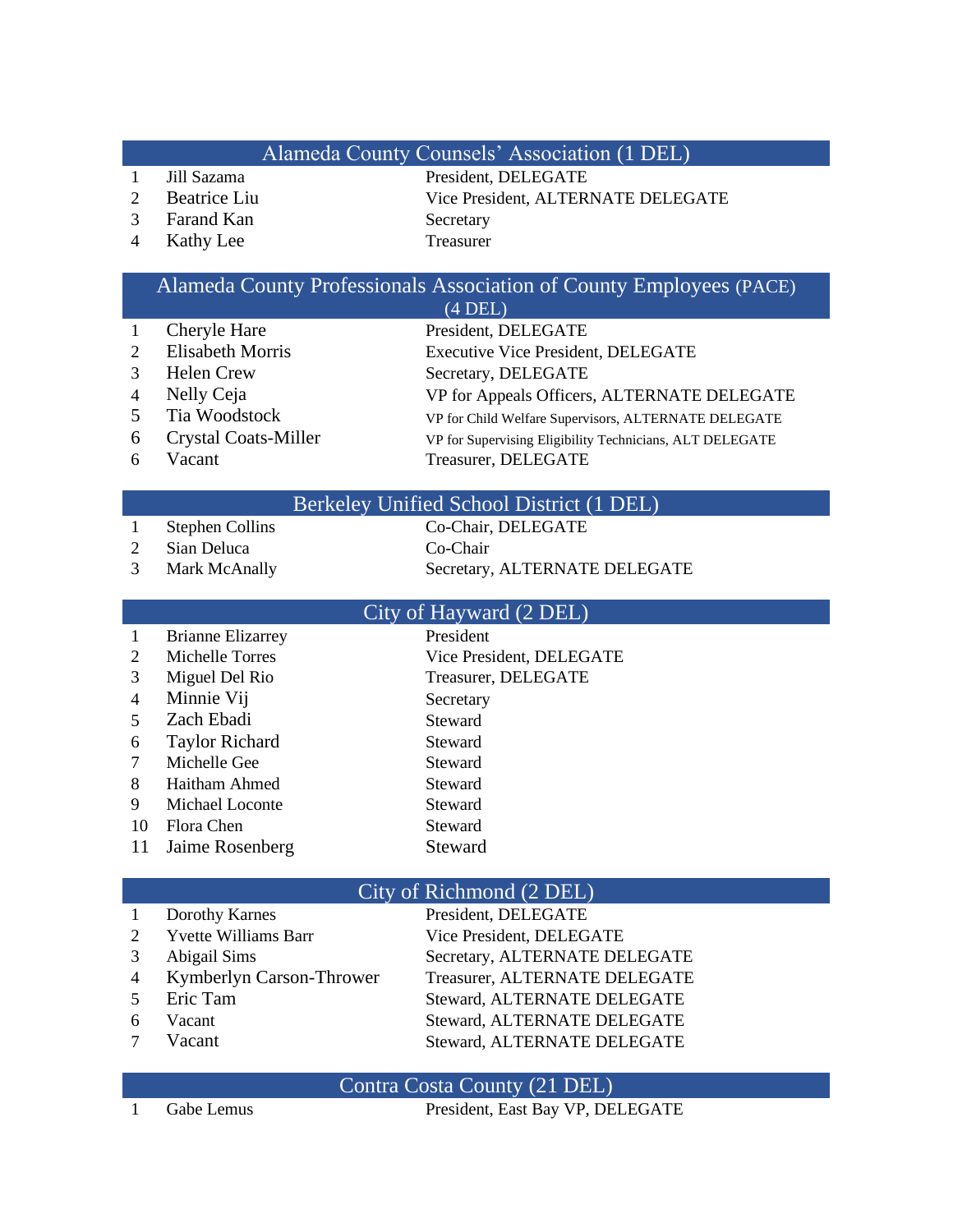| $\overline{2}$ | Jenna Caldwell           | Vice President, Delegate                       |
|----------------|--------------------------|------------------------------------------------|
| 3              | <b>Gennifer Mountain</b> | Interim Secretary, DELEGATE                    |
| 4              | Karen Lloyd              | Chief Steward, DELEGATE                        |
| 5              | Linde Yoeono             | Treasurer, DELEGATE                            |
| 6              | Adam Down                | Sergeant at Arms, DELEGATE                     |
| 7              | Renee Giometti           | SR Unit Rep, Supervisors, DELEGATE             |
| 8              | Vacant                   | SR Unit Rep, Professionals, DELEGATE           |
| 9              | <b>Bryan Thomas</b>      | Representative At Large, DELEGATE              |
| 10             | Ken Tam                  | Representative At Large, DELEGATE              |
| 11             | Susan Woodhouse          | Representative At Large, DELEGATE              |
| 12             | Amrita Kaur              | Representative At Large, DELEGATE              |
| 13             | Chris Dunn               | Representative At Large, DELEGATE              |
| 14             | Lanett Williams          | Representative At Large, DELEGATE              |
| 15             | Vacant                   | Representative At Large, DELEGATE              |
| 16             | Vacant                   | Representative At Large, DELEGATE              |
| 17             | Jacqueline Chimni        | Steward, DELEGATE                              |
| 18             | Vacant                   | Steward, DELEGATE                              |
| 19             | Vacant                   | Steward, DELEGATE                              |
| 20             | Vacant                   | <b>DELEGATE</b>                                |
| 21             | Vacant                   | <b>DELEGATE</b>                                |
| 22             | Sue Guest                | Immediate Past President, Retiree Board Member |

# C.C.C. Water Districts (2 DEL)

- 
- 
- 
- 
- 

1 Robert Eagle President, DELEGATE 2 Cristina Estrella Admin. VP, DELEGATE 3 Vacant Board of Directors 4 Kathy Hildenbrand ALTERNATE DELEGATE<br>5 Kathy Ringot ALTERNATE DELEGATE 5 Kathy Ringot **ALTERNATE DELEGATE** 

# Dublin (1 DEL)

|  | Ryan Pendergraft |  |  |  |
|--|------------------|--|--|--|
|  |                  |  |  |  |

- 
- Kevin Randeni Treasurer

1 Ryan Pendergraft President, DELEGATE 2 Vacant Vice President 3 Heidi Birdsell Secretary

# East Bay Municipal Utility District (5 DEL)

| $\overline{1}$ | Marc Carradine   | President, DELEGATE                     |
|----------------|------------------|-----------------------------------------|
|                | 2 John Hayden    | Vice President, DELEGATE                |
|                | 3 Ted Lam        | Administrative Vice President, DELEGATE |
| $\overline{4}$ | Ben Rickets      | Chief Steward, DELEGATE                 |
|                | 5 Tony Ukena     | Administrative Rep, ALTERNATE DELEGATE  |
|                | 6 Charles Whites | Administrative Rep, ALTERNATE DELEGATE  |
|                |                  |                                         |

Jose Rios DELEGATE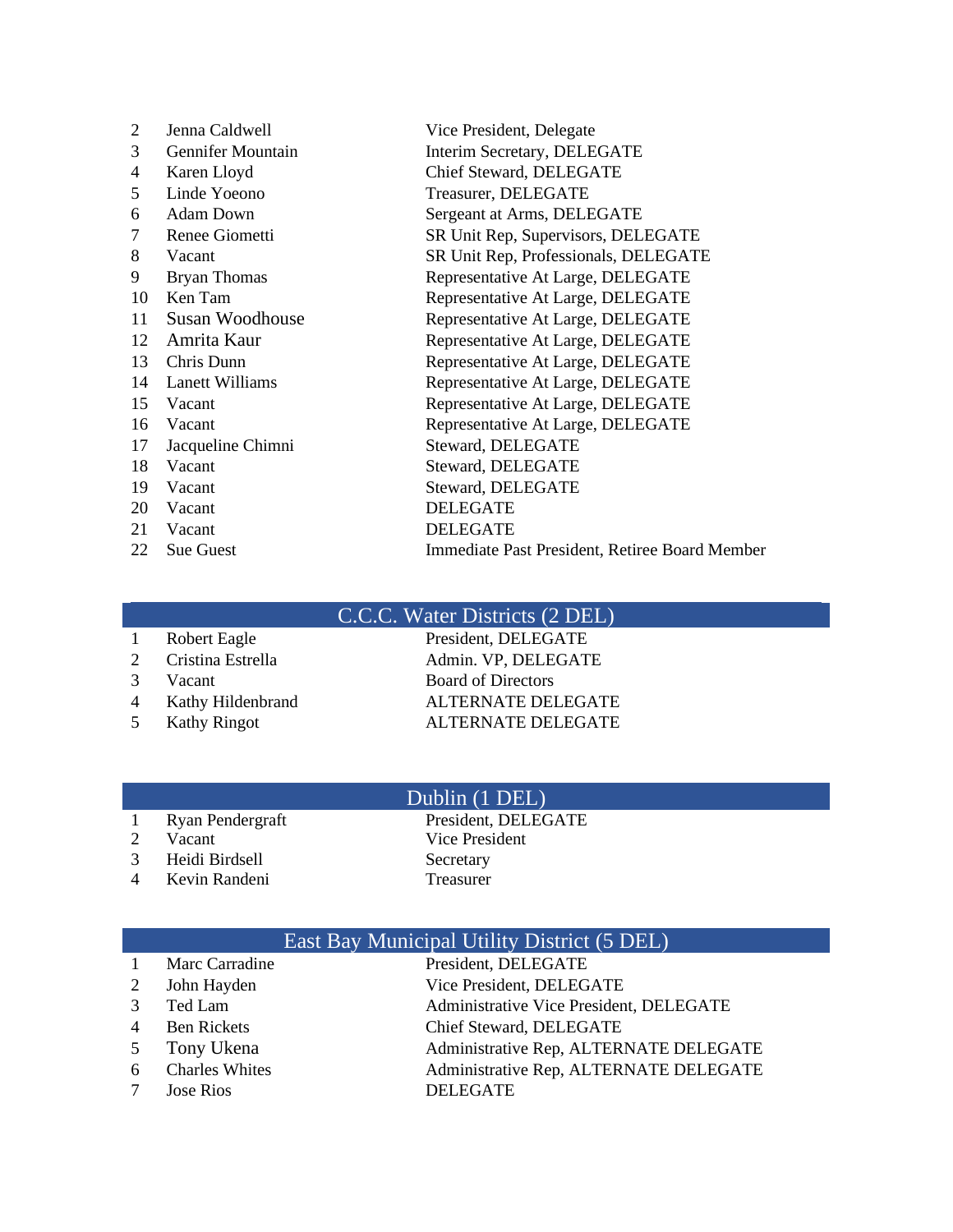# Port of Oakland (3 DEL)

- 
- 
- 
- Eugene Park Unit J VP
- 
- 
- Vacant Unit I VP

1 Dan Pruim President, DELEGATE 2 Minerva Solorio-Reyes Secretary/Treasurer, DELEGATE Dave Murtha Sergeant at Arms, ALTERNATE DELEGATE Thanh Vuong Unit K VP, DELEGATE Shelley Merid Unit L VP, ALTERNATE DELEGATE

# Richmond Executive Managers (0 DEL)

- 1 Lina Velasco
- 

# Angela Walton Vice President

3 Mary Phelps Secretary

# San Leandro City Employees Association (5 DEL)

| -1 | Patrick Grajeda     | President, DELEGATE                    |
|----|---------------------|----------------------------------------|
| 2  | Christopher Heinl   | Vice President, DELEGATE               |
| 3  | Marie Levesque      | Treasurer, DELEGATE                    |
| 4  | Kika Myers          | Secretary, DELEGATE                    |
| 5  | Vacant              | <b>DELEGATE</b>                        |
| 6  | Maryann Sargent     | Board of Directors, ALTERNATE DELEGATE |
| 7  | Kyle Lei            | Board of Directors, ALTERNATE DELEGATE |
| 8  | Ashlee D'Apice      | Board of Directors, ALTERNATE DELEGATE |
| 9  | Loanne Hill         | Board of Directors, ALTERNATE DELEGATE |
| 10 | <b>Toby Thomas</b>  | Board of Directors, ALTERNATE DELEGATE |
| 11 | Liz Hodgins         | Board of Directors, ALTERNATE DELEGATE |
| 12 | <b>Bobby Rosas</b>  | Board of Directors, ALTERNATE DELEGATE |
| 13 | Tim McVicker        | Board of Directors, ALTERNATE DELEGATE |
| 14 | Kim Anderson        | Board of Directors, ALTERNATE DELEGATE |
| 15 | <b>Larry Puente</b> | Board of Directors, ALTERNATE DELEGATE |
| 16 | Vacant              | Board of Directors, ALTERNATE DELEGATE |
|    |                     |                                        |

# Solano County Executive & Senior Management (1 DEL)

| $\overline{1}$ | Vacant          | President, DELEGATE                |
|----------------|-----------------|------------------------------------|
|                | 2 Teri Ruggiero | Vice President, ALTERNATE DELEGATE |
|                | 3 Alan Calder   | Secretary                          |
| $\overline{4}$ | Vacant          | Senior Unit Rep                    |
| $\sim$         | Sandra Sinz     | Exec. Unit Rep                     |
|                |                 |                                    |

# Solano County SHAPE (2 DEL)<br>President, DELEGATE

- 1 Kimberly Dennis
- 2 Raquel Cadriel Vice President
- Lauren Hartmann Secretary
- Maya Guest Treasurer
-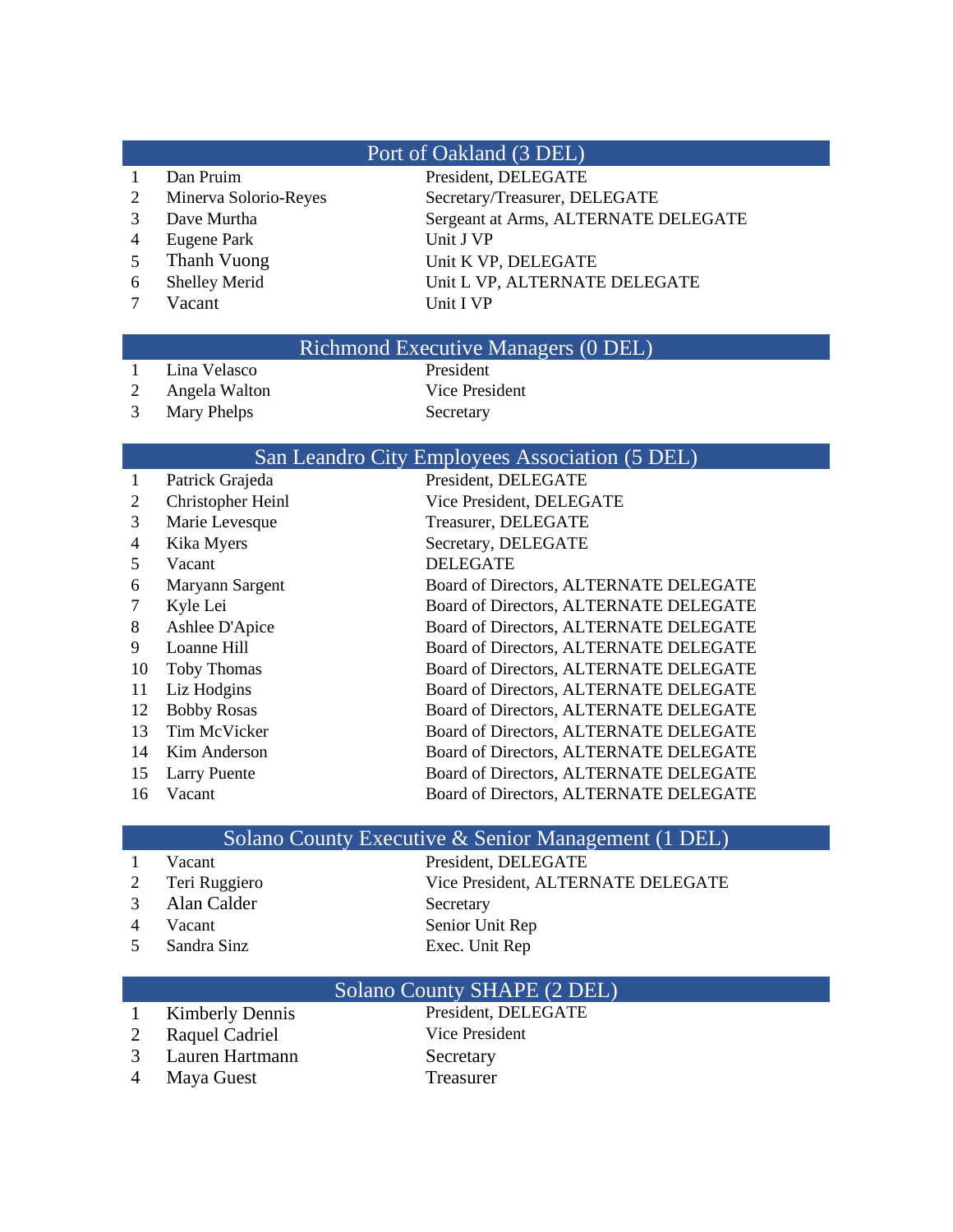## Solano County Mid-Management Professionals (2 DEL)

- Michael Kitzes President, DELEGATE
- 2 Kim McDowell Vice President
- 
- Lauren Biehle Treasurer
- 3 Vacant Secretary

### West C.C.C. School Supervisors Association (3 DEL)

- Kimberly Chamberlain President, DELEGATE
- 
- Kristine Crum Treasurer
- 4 David Oliver Secretary
- Marc-Cedric Latreille Board of Directors
- 
- 
- 
- 
- 2 Mary Kitchen Vice President, DELEGATE Stephanie Hearne Board of Directors, DELEGATE Thomas Scott Board of Directors, ALTERNATE DELEGATE 8 Vacant Board of Directors 9 Vacant Board of Directors

# SOUTH BAY

## Association of Engineers & Architects (San Jose) (6 DEL) Florin Lapustea President, DELEGATE

- 
- 
- 
- 
- 
- 

2 Brian Lee 1st Vice President, DELEGATE Vacant 2nd Vice President, DELEGATE Tala Fatolahzadeh Secretary/Treasurer, DELEGATE Alberto Gaxiola Sergeant at Arms, DELEGATE Vacant DELEGATE

#### Association of Maintenance Supervisory Professionals (San Jose) (3 DEL)

- 1 Jesse Perez President, DELEGATE
- Moses Arroyo Vice President, Board of Dir., DELEGATE
- Vacant Secretary/Treasurer, DELEGATE
- 
- 
- 

## Vacant Board of Directors, ALTERNATE DELEGATE 5 Vacant Board of Directors Vacant Board of Directors

## City Association of Management Personnel (San Jose) (8 DEL)

|               | Julie Jennings      | President, DELEGATE          |
|---------------|---------------------|------------------------------|
| 2             | <b>Cathy Noonan</b> | Vice President, DELEGATE     |
| $\mathcal{R}$ | Vacant              | Treasurer, DELEGATE          |
|               | Vacant              | Secretary, DELEGATE          |
| -5            | Korey Richardson    | Board of Directors, DELEGATE |
| 6             | Kat Estrada         | Board of Directors, DELEGATE |
|               | David Nerhood       | Board of Directors, DELEGATE |
| 8             | Ottavio Camara      | <b>Board of Directors</b>    |
|               | Vacant              | <b>Board of Directors</b>    |
|               |                     |                              |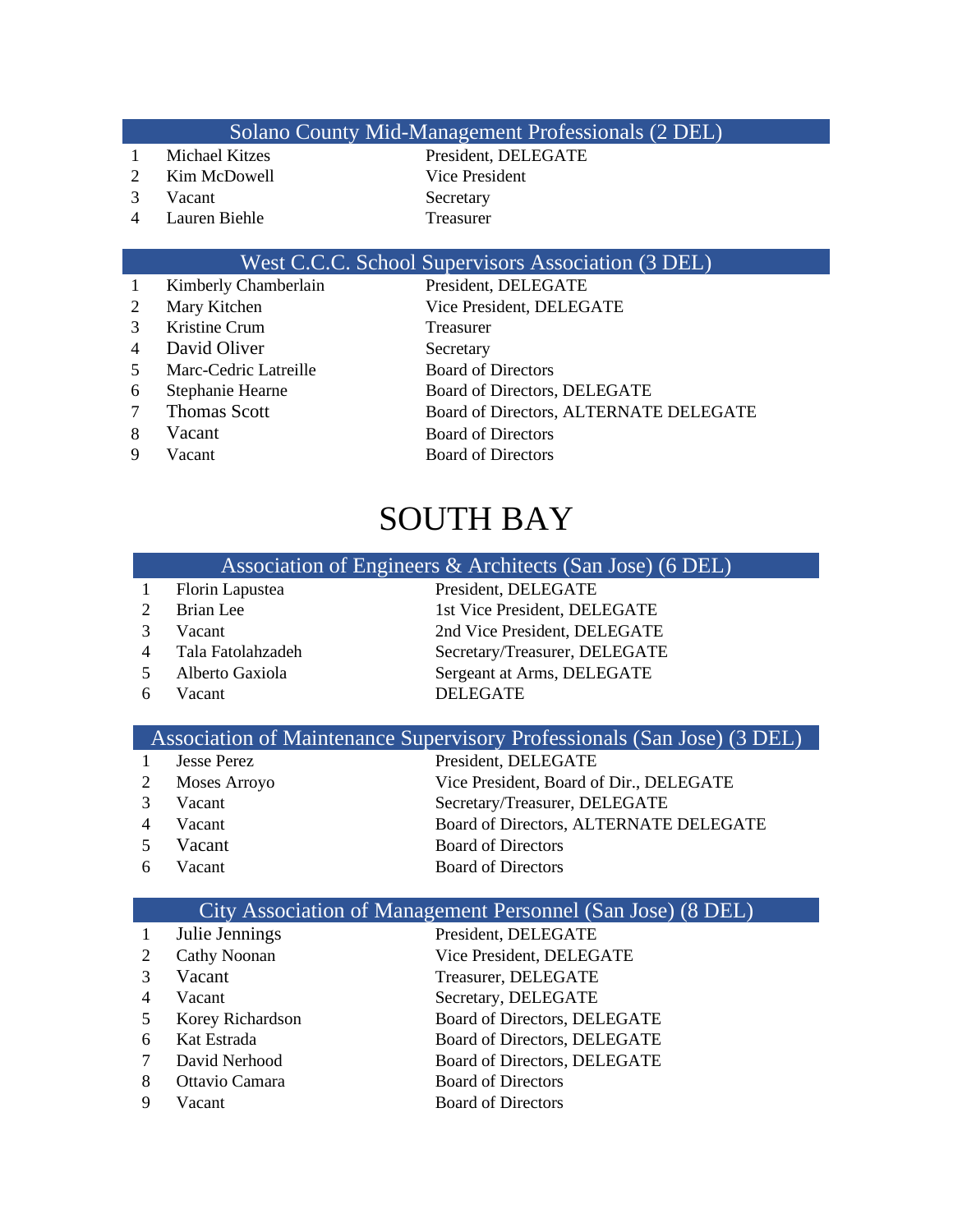- 
- 

10 Ottavio Camara Board of Directors, DELEGATE 11 Vacant DELEGATE

City of Cupertino Employee Association (2 DEL)

- 1 Alexandra Corbalis President, DELEGATE
- 
- 
- 
- 

2 Alex Wykoff Vice President, DELEGATE

3 Brianne Harakousha Secretary, ALTERNATE DELEGATE 4 Gian Martire Sergeant at Arms, ALTERNATE DELEGATE

5 Keith Wandry Treasurer, ALTERNATE DELEGATE

#### City of East Palo Alto Management Employees Association (1 DEL)

- 
- 2 Rachel Horst Vice President
- 3 Michelle Daher Secretary
- 
- 

1 Azalea Renfield President, DELEGATE 4 Victor Ramirez ALTERNATE DELEGATE 5 Jamie Zarate ALTERNATE DELEGATE

#### Santa Clara County Engineers & Architects Association (2 DEL)

- 1 Gerald O'Regan President, DELEGATE
- 
- 
- 4 Roberto Mendoza Treasurer
- 5 Vacant Secretary

2 Vacant 1st Vice President, DELEGATE 3 Andrea Nadell 2nd Vice President, ALTERNATE DELEGATE

## Santa Clara Valley Transportation Authority Engineers & Architects (1 DEL)

- 
- 
- 

1 Rajwinder Sehdev President, DELEGATE 2 John Duesterhaus Vice President, ALTERNATE DELEGATE 3 Daniel Naraval Secretary/Treasurer, ALTERNATE DELEGATE

# Santa Clara Valley Water District Engineers Society (3 DEL)

|                | Samantha Greene         | President, DELEGATE           |
|----------------|-------------------------|-------------------------------|
| 2              | Andrew Garcia           | Vice President, DELEGATE      |
| 3              | Tin Lin                 | Secretary/Treasurer, DELEGATE |
| $\overline{4}$ | Amandeep Saini          | Unit Rep                      |
| 5              | Samina Shaikh           | Unit Rep                      |
| 6              | <b>Bal Ganjoo</b>       | Unit Rep                      |
| 7              | <b>Brian Mendenhall</b> | Unit Rep                      |
| 8              | James Bohan             | Unit Rep                      |
| 9              | Luz Penilla             | Unit Rep                      |
| 10             | Paul Thomas             | Unit Rep                      |
|                |                         |                               |

#### S.C.V. Water District Professional Management Association (1 DEL)

1 Ryan McCarter President, DELEGATE

2 Vanessa De La Piedra Vice President, ALTERNATE DELEGATE 3 Carmen Narayanan Treasurer, ALTERNATE DELEGATE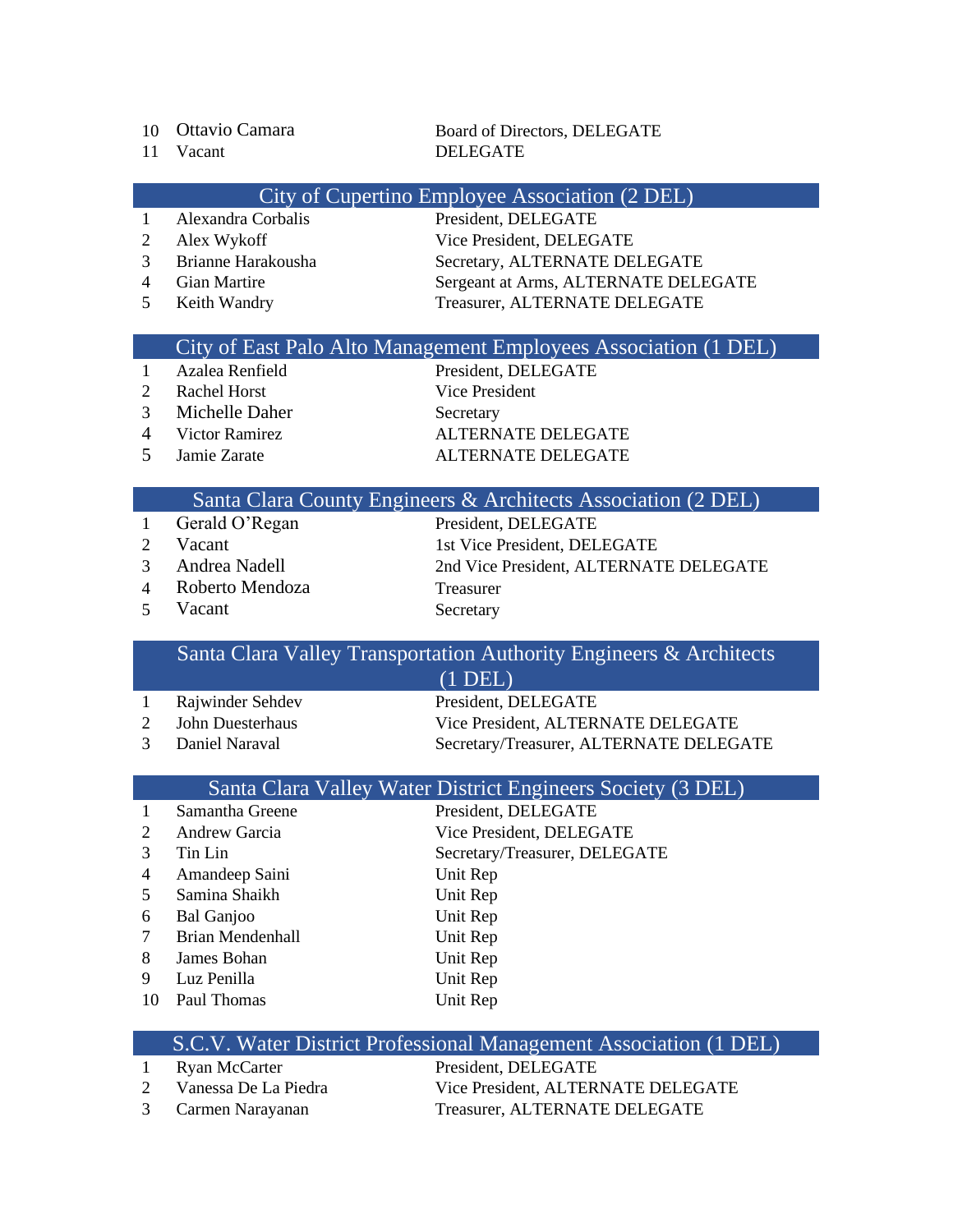- 
- 

4 Jessica Collins Secretary, ALTERNATE DELEGATE Lonnie Spin At Large, ALTERNATE DELEGATE

# Sunnyvale City Employees Association (9 DEL)

| 1  | Edith Alanis-Richelle*    | President, DELEGATE, EC Delegate South Bay VP |
|----|---------------------------|-----------------------------------------------|
| 2  | Martin Schmidt*           | Vice President, DELEGATE                      |
| 3  | Michele-Bridget Ragsdale* | Treasurer, DELEGATE                           |
| 4  | Mary Lindemuth*           | Secretary, DELEGATE                           |
| 5  | Markus Bracamonte*        | Area Representative, DELEGATE                 |
| 6  | Geraldo Cadenas*          | Area Representative, DELEGATE                 |
| 7  | Ingrid Christiansen*      | Area Representative, DELEGATE                 |
| 8  | Justin Driscoll           | Area Representative, DELEGATE                 |
| 9  | Pamela Dunn               | Area Representative, DELEGATE                 |
| 10 | Lori Giarrizzo*           | Area Representative                           |
| 11 | Vacant                    | Area Representative                           |
| 12 | James LeMasters*          | Area Representative                           |
| 13 | Adam Lerios*              | Area Representative                           |
| 14 | Kim Pham                  | Area Representative                           |
| 15 | Lauren Sagun              | Area Representative                           |
| 16 | John Simontacchi          | Area Representative                           |
| 17 | Barbara Smith             | Area Representative                           |
| 18 | <b>Philip Lanides</b>     | Area Representative                           |
| 19 | Gena Rodriguez            | Area Representative                           |
| 20 | Richard Woo*              | Area Representative                           |

# Other San Francisco

# Golden Gate (1 DEL)

| 1 Vacant                 | President, DELEGATE   |
|--------------------------|-----------------------|
| 2 Rodolfo Galang         | Vice President        |
| 3 Vacant                 | Secretary             |
| 4 Barnardine Brown-Scott | <b>Allied Steward</b> |
| 5 Mike Yim               | Engineers' Steward    |
| 6 Vacant                 | Inspectors' Steward   |
|                          |                       |

# SF Court Reporters (1 DEL)

- Ann Mendoza President, DELEGATE
- 
- 
- 
- 

 Christine Jordon Vice President, ALTERNATE DELEGATE Gordon Aiavao Treasurer, ALTERNATE DELEGATE Maria Alacron-Viscio Secretary, ALTERNATE DELEGATE 5 Adriana Robles Board Member At Large, DELEGATE

# Office of Community Investment & Infrastructure (OCII) (1 DEL)

1 Jane Suskin President, DELEGATE 2 Vacant Vice President, ALTERNATE DELEGATE